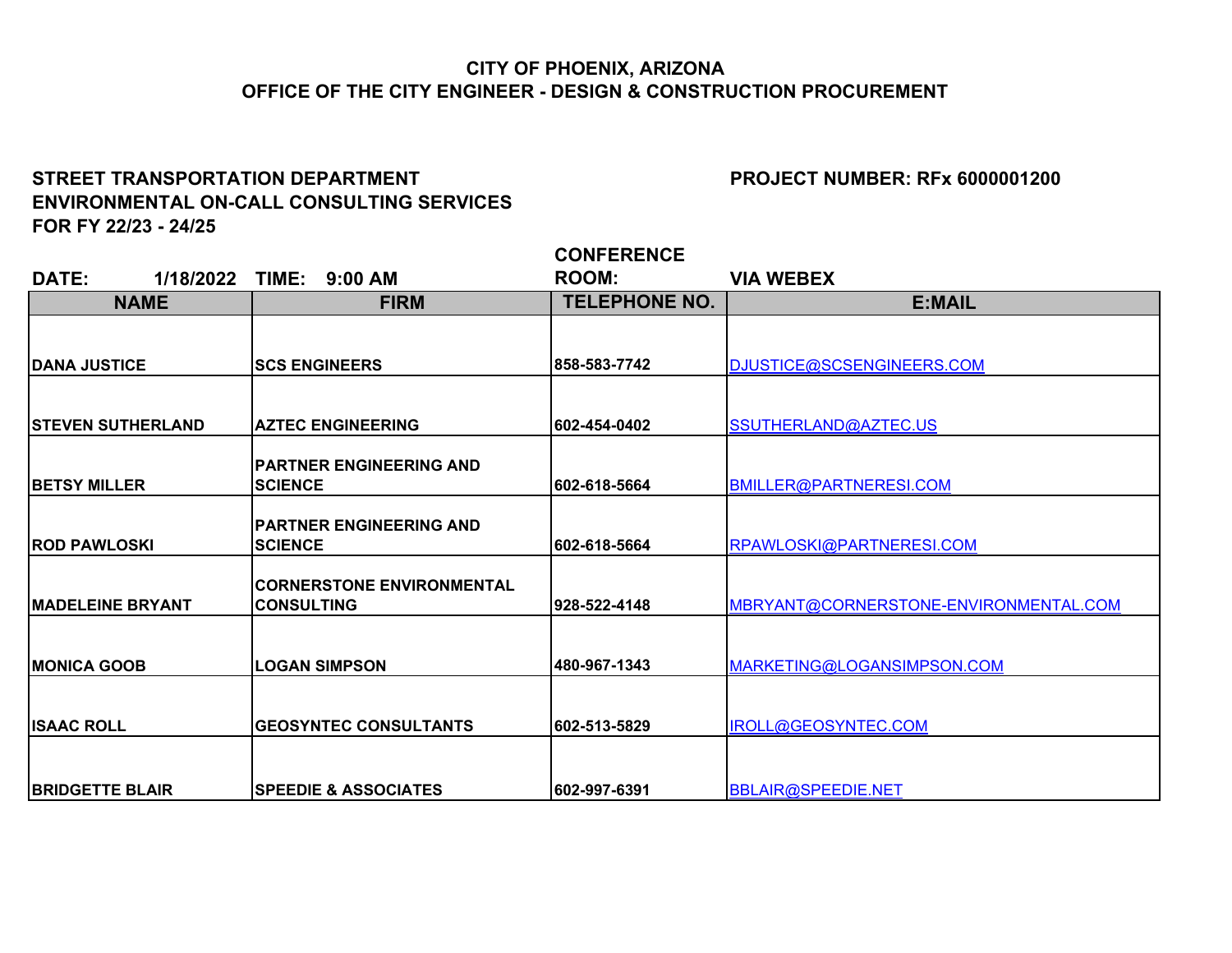| <b>JAMIE SCHINDELDECKER</b> | <b>SPEEDIE &amp; ASSOCIATES</b>                | 602-997-6391  | JAMIES@SPEEDIE.NET                |
|-----------------------------|------------------------------------------------|---------------|-----------------------------------|
|                             |                                                |               |                                   |
| <b>ROB ROBERTS</b>          | WATER, CIVIL & ENVIRONMENTAL, INC 425-985-6253 |               | RROBERTS@WCE-INC.COM              |
|                             |                                                |               |                                   |
| <b>PATRICIA HARTSHORNE</b>  | <b>SCS ENGINEERS</b>                           | 520-696-1617  | PHARTSHORNE@SCSENGINEERS.COM      |
|                             |                                                |               |                                   |
| <b>IELIZABETH PARKER</b>    | <b>AECOM TECHNICAL SERVICES</b>                | 304-579-3037  | ELIZABETH.PARKER@AECOM.COM        |
|                             |                                                |               |                                   |
| <b>IKEVIN REEVE</b>         | <b>TRC COMPANIES</b>                           | 480-535-7371  | KREEVE@TRCCOMPANIES.COM           |
|                             |                                                |               |                                   |
| <b>MICHELLE FOWLER</b>      | <b>IGEOTEK</b>                                 | 602-568-8067  | MFOWLER@GEOTEKUSA.COM             |
|                             |                                                |               |                                   |
| <b>ISTEVE SPEYER</b>        | <b>AFI ENVIRONMENTAL</b>                       | 602-432-3525  | STEVE.SPEYER@AFIENVIRONMENTAL.COM |
|                             |                                                |               |                                   |
| <b>GREG DOZER</b>           | <b>ADAMS AND WENDT</b>                         | 1602-510-7274 | GDOZER@ADAMS-WENDT.COM            |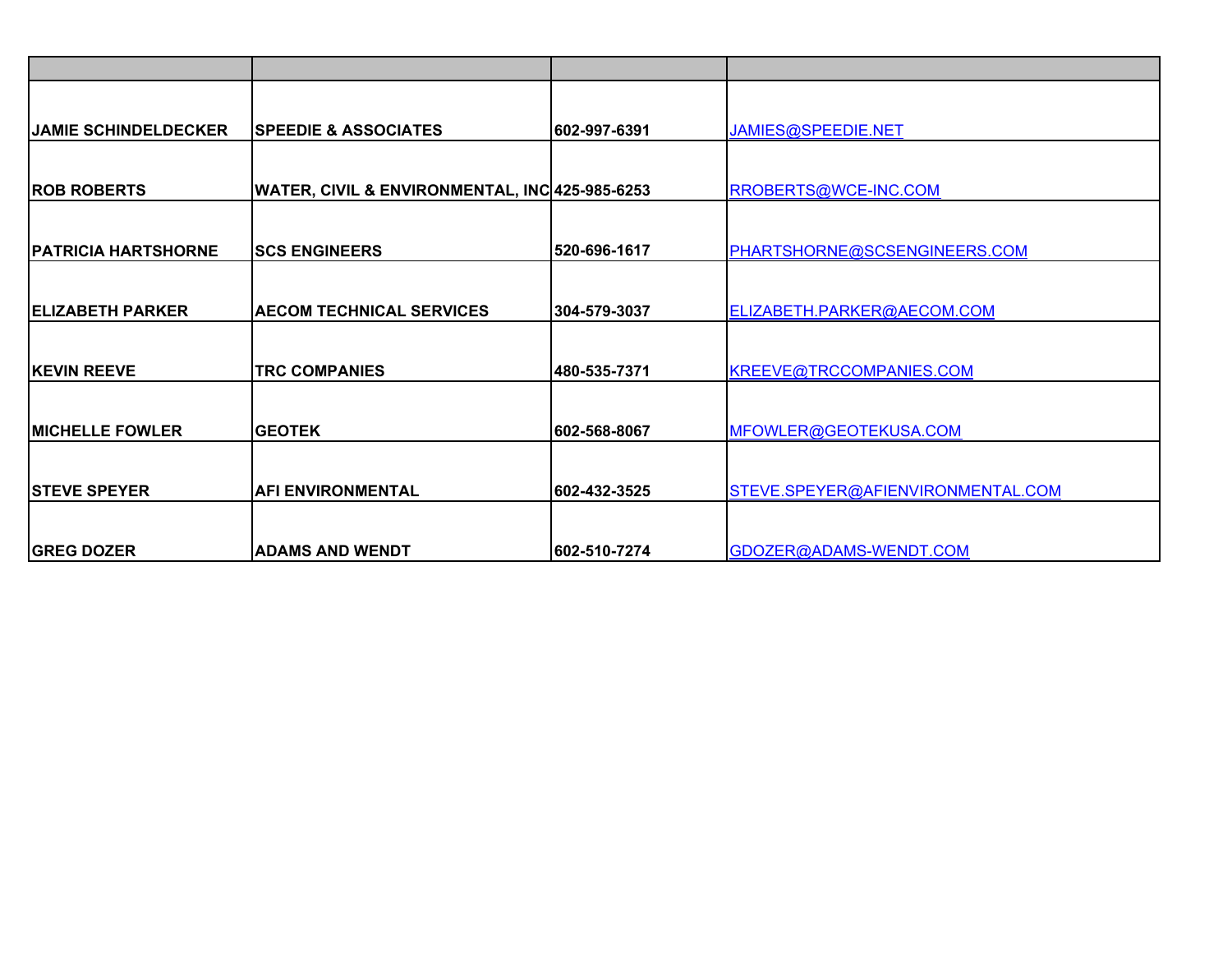| <b>NAME</b>              | <b>FIRM</b>                                                              | <b>TELEPHONE NO.</b> | E:MAIL                       |
|--------------------------|--------------------------------------------------------------------------|----------------------|------------------------------|
|                          |                                                                          |                      |                              |
| <b>AARON WENDT</b>       | <b>ADAMS AND WENDT</b>                                                   | 480-204-3198         | AWENDT@ADAMS-WENDT.COM       |
|                          |                                                                          |                      |                              |
| <b>JUSTIN BAUER</b>      | <b>IADAMS AND WENDT</b>                                                  | 602-859-7689         | JBAUER@ADAMS-WENDT.COM       |
|                          | <b>TRILEAF ENVIRONMENTAL</b>                                             |                      |                              |
| <b> DOUGLAS JANETTE</b>  | <b>ARCHITECTURE ENGINEERING</b>                                          | 480-850-0575         | D.JANETTE@TRILEAF.COM        |
|                          |                                                                          |                      |                              |
| <b>IMICHELLE DIETZEL</b> | <b>STANTEC</b>                                                           |                      | MICHELLE.DIETZEL@STANTEC.COM |
|                          | <b>COMMONWEALTH HERITAGE</b>                                             |                      |                              |
| <b>IROBIN JOHL</b>       | <b>GROUP</b>                                                             | 480-894-5477         | RJOHL@CHG-INC.COM            |
|                          | <b>ICOMMONWEALTH HERITAGE</b>                                            |                      |                              |
| <b>AMBER SZALANSKI</b>   | <b>GROUP</b>                                                             | 480-894-5477         |                              |
|                          | <b>CIVIL &amp; ENVIRONEMENTAL</b>                                        |                      |                              |
| <b>IRYAN DUNNING</b>     | <b>CONSULTANTS</b>                                                       | 602-644-2169         | RDUNNING@CECINC.COM          |
|                          |                                                                          |                      |                              |
| <b>SYMANTHA HARVEY</b>   | <b>IENGINEERING AND</b><br><b>ENVIRONMENTAL CONSULTANTS 713-594-1240</b> |                      | SHARVEY@EECCORP.COM          |